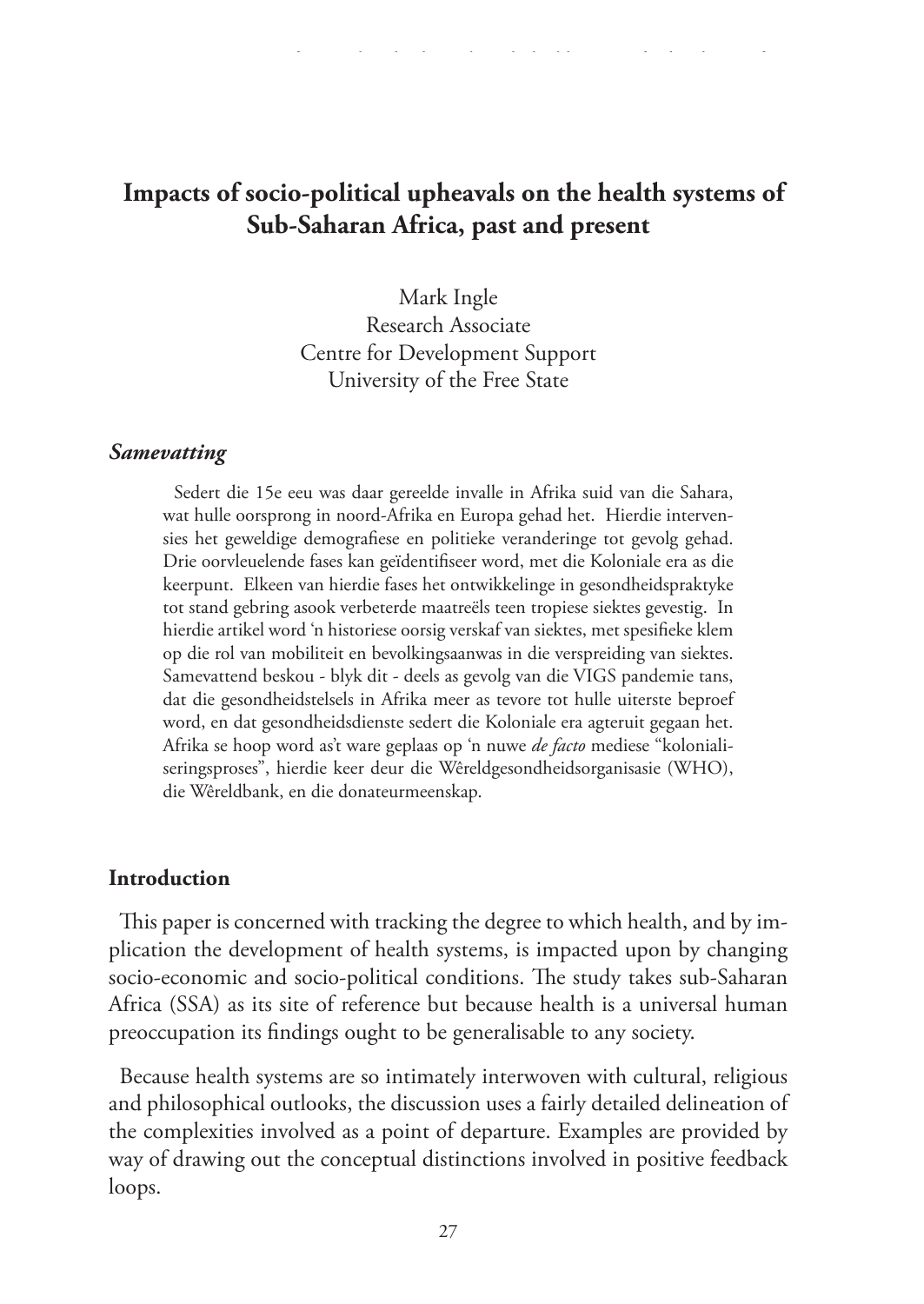There follows a discussion of average life expectancy and its suitability for use as an indicator with which to measure not only general personal health but also the 'health' of health systems themselves. It is maintained that, except in short-run atypical scenarios, the quality of health care cannot usefully be disaggregated from the system of health management within which it obtains.

The argument then proceeds to the heart of the matter. This is an analysis of SSA's socio-economic and socio-political status, tracked over several centuries, to determine its ever evolving impact on levels of general health. For the sake of convenience, three admittedly overlapping phases are identified, namely pre-colonial, colonial, and post-colonial and these are further sub-divided where to do so would seem to be helpful. An attempt will be made to show how the end-results of each phase function as sociological catalysts for change in the immediately following phase. It will be claimed that the common underlying dynamic which underpins all the shifting health scenarios is that of people's mobility – both in the sense of penetration and coming together, and withdrawal and moving apart. In its essentials then the following is an account of the inexorable processes that have come to be labeled 'globalization', and the degree to which this has impinged upon Africa's peoples in the sphere of health care.

The following section explores the complexities of impacts involving feedback loops and seeks to establish some yardstick by which to gauge good health. It concludes with some salient remarks concerning life expectancies.

### **Impacts and positive feedback loops**

When discussing the impact of a complex entity (such as a socio-economic climate) upon another complex entity (such as a health system) one must be very clear about the fact that the impact itself will not be a simple one but will generate complex feedback loops. This phenomenon has its counterpart in the realm of sub-atomic physics where the mere fact of an experiment's being observed will affect (feedback to) the outcome of that experiment. A hypothetical example will make this clearer:

If the day is very hot (condition *X*) such that Jimmy goes for a swim to cool off (condition *Y*) then, although *Jimmy* may cool down, his cooling down does not make the day any cooler. There is therefore no feedback loop from *Y* back to *X*. The day stays hot. This is a simple impact.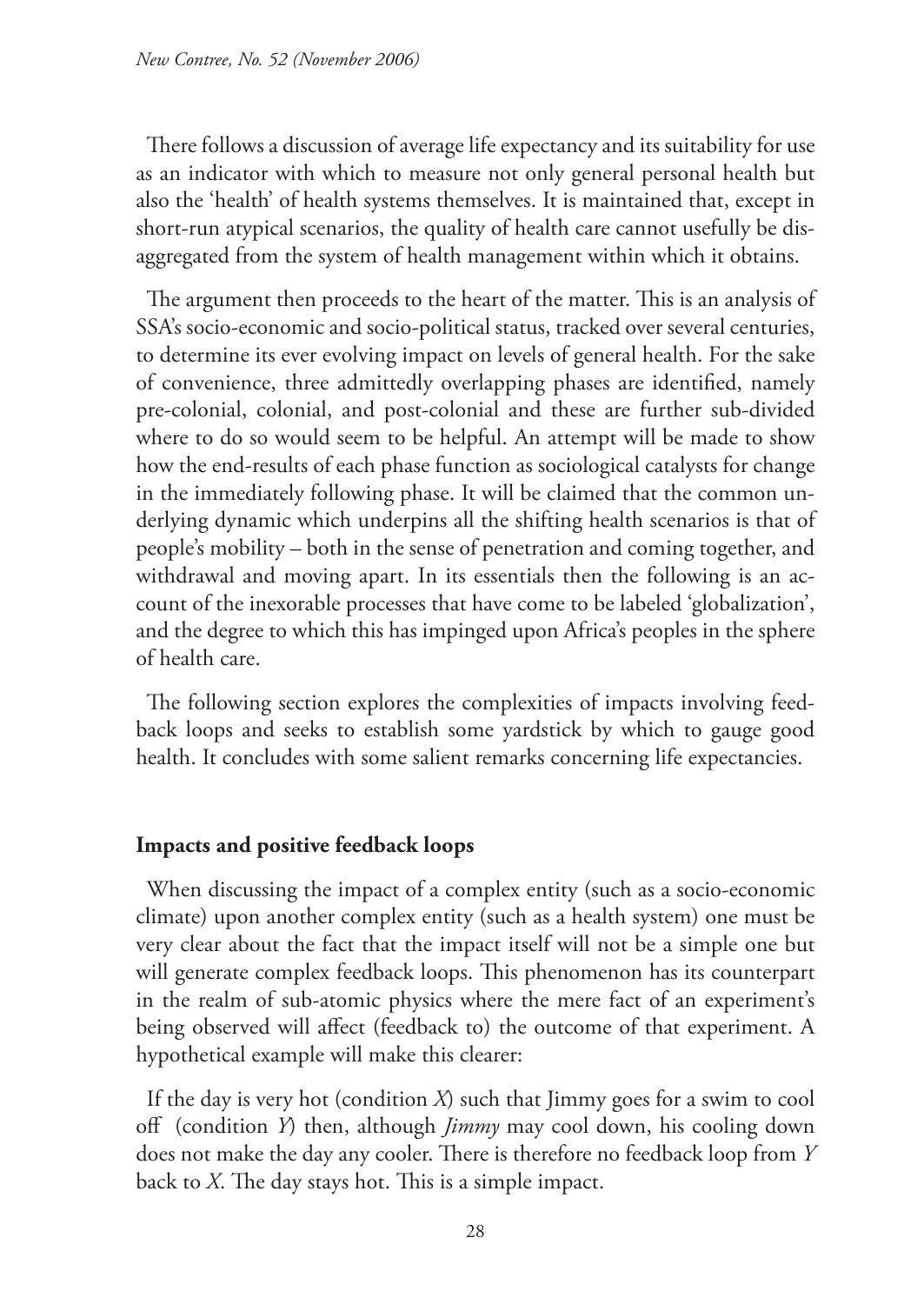A complex impact, on the other hand, involves an ongoing interplay between multiple causes and effects. The classic self-reinforcing phenomenon in the field of health at present is of course HIV/AIDS which helps to create precisely those deprived socio-economic conditions under which it thrives<sup>1</sup> – a very vicious circle indeed.

From the foregoing it seems obvious that the subject matter of this article involves complex impacts with feedback loops, whereby the end result of an impact is constantly modifying the original condition (the impacting agent). It is therefore a chicken-and-the-egg scenario with which one has to contend, and it is in the very nature of such enquiries that there can be no simplistic, path findings.

## **An indicator for good health**

Before proceeding, a distinction must be acknowledged between mental and physical health. Once again one is faced with the potential for feedback loops. Does mental well-being draw on physical well-being or is it the other way around? Or do they constantly interact with and reinforce one another?<sup>2</sup> And how best can one measure each of these well-beings?

Another conundrum that presents itself is whether it is better to live a short happy healthy life, or a long miserable unhealthy one? At issue is whether a relatively early death after a sudden illness is preferable to being kept alive for years on end in a sub-optimal condition. There is no obvious answer to this question either and even those who chose the short, happy option might change their minds as their allotted time drew to a close. And who is to say, definitively, what 'happy' or 'miserable' consist in? There has been increasing interest in the issue of 'well-being' in recent years, most noticeably on the part of Sen,<sup>3</sup> but see also Bloom, Lucas, Edun, Lenneiye and Milimo.<sup>4</sup> The problem is how to measure it and this is discussed by Sen at some length. Given

<sup>1</sup> R Palmer and D Mullins, "The future impact of HIV/AIDS on land in Africa", March 2000, (Available at http://www.oxfam.org.uk/what\_we\_do/issues/livelihoods/landrights/africa\_gen.htm?searchterm=palmer+mull ins as accessed on 23 April 2007).

<sup>2</sup> See S Jacyna, "Medicine in transformation, 1800-1849", WF Bynum, et al. *The Western medical tradition 1800*  to 2000 (Cambridge, Cambridge University Press, 2006), p. 17 on the putative relationship between consumption and "sorrowful passions". See also HJ Cook, "Introduction", Bynum et al,. *The Western Medical Tradition*, p. 3.

<sup>3</sup> A Sen, *Development as freedom* (Oxford University Press, Oxford, 1999), pp. 70-77.

<sup>4</sup> G Bloom, et al., "Health and poverty in sub-Saharan Africa", *IDS working paper 103* (Institute for Development Studies, Brighton, 2000).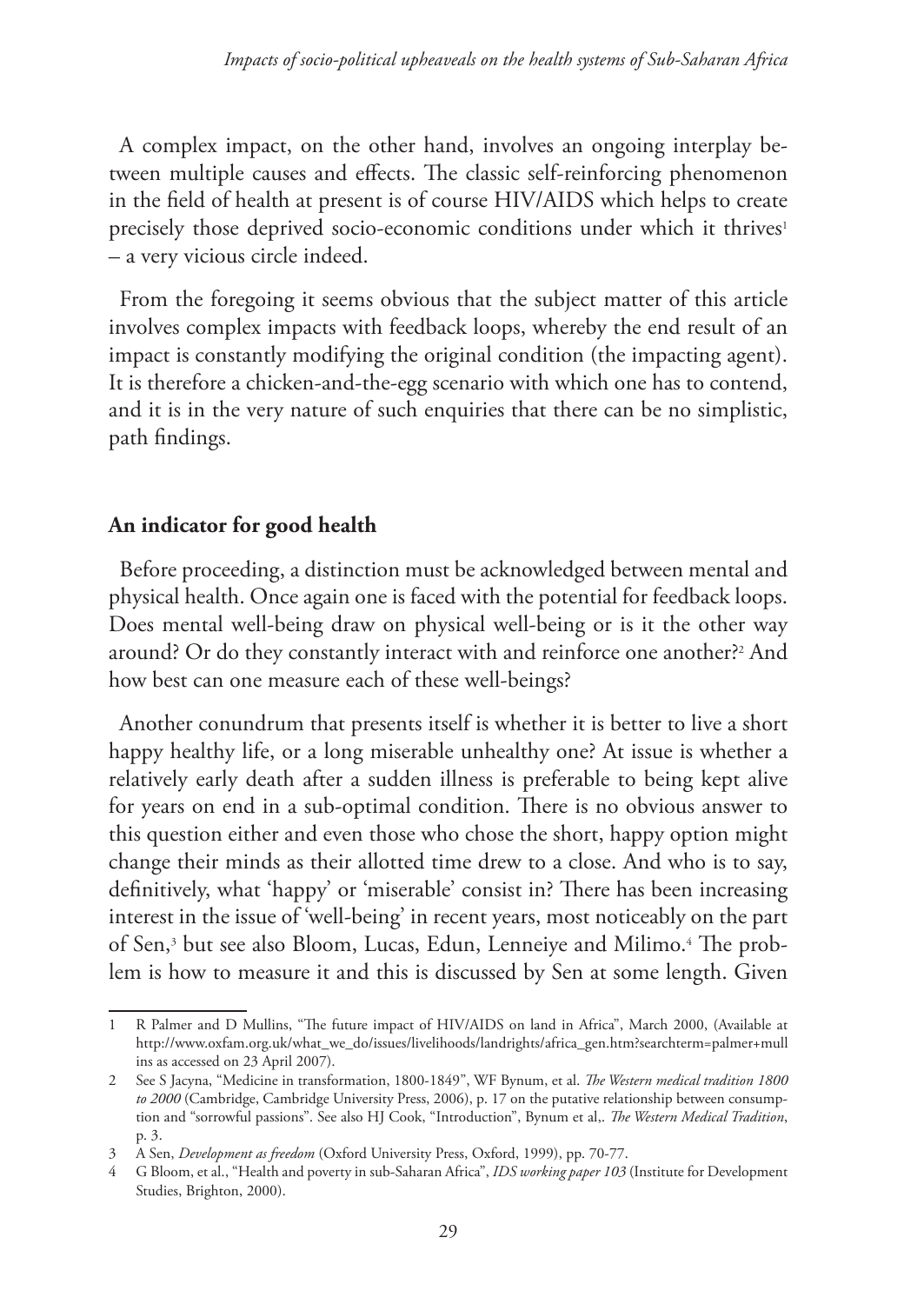the extreme subjectivity into which questions of mental well-being resolve themselves, and the fact that no universally agreed upon indicator of overall well-being has emerged yet, this discussion will arbitrarily confine itself mainly to physical well-being in the hope that it acts as enough of a proxy for mental well-being. If physical well-being can be measured by life expectancy, and if extreme mental distress often results in suicide, then at least there may be some grounds for this argument.

Bloom et al<sup>5</sup> suggest that, due to deficiencies in data collection in SSA, infant mortality rate (IMR) might be a better measure of general health than life expectancy, but then they go on to say that IMR is in any case a major component in the formula for calculating life expectancy. Indeed, in the absence of adult mortality data, estimated IMR is often the only variable that goes into the calculation of life expectancy.

Given then that the health of a population can be gauged accurately enough from a reading of life expectancy, how should one measure the health of the health systems themselves? It would seem axiomatic that a dysfunctional health system is going to show up in people's physical well-being (and vice versa). The effectiveness of a country's health system should therefore also be mirrored in average life expectancy although it is granted that, in the short term, appearances could be deceptive. It is surely unusual that an improving health system results in deteriorating levels of health. This is not to say, however, that an improving health system cannot be found side by side with deteriorating overall health. Obviously in a situation where a health system improves in response to a pandemic (such as HIV/AIDS) this anomaly may in fact occur until the pandemic is brought under control. What is being claimed here is only that an improving health system will not be the proximate cause of (result in) a deterioration in public health.

The next task is to find some objective yardstick which can serve as a proxy for a country's socio-economic and socio-political health. There are so many variables implicit in these factors that finding a suitable indicator is well-nigh impossible but it is submitted that if anything could suffice then it should be the United Nations Development Programme's (UNDP) Human Development Index (HDI). Unfortunately this has the drawback that it has only been calculated since 1990 (although some efforts have been made to 'retroject' it back to the 1970s by 'after the fact' recalculation) so although it has the

<sup>5</sup> A Bloom et al., "Health and poverty in sub-Saharan Africa", *IDS working paper 103*, p. 6.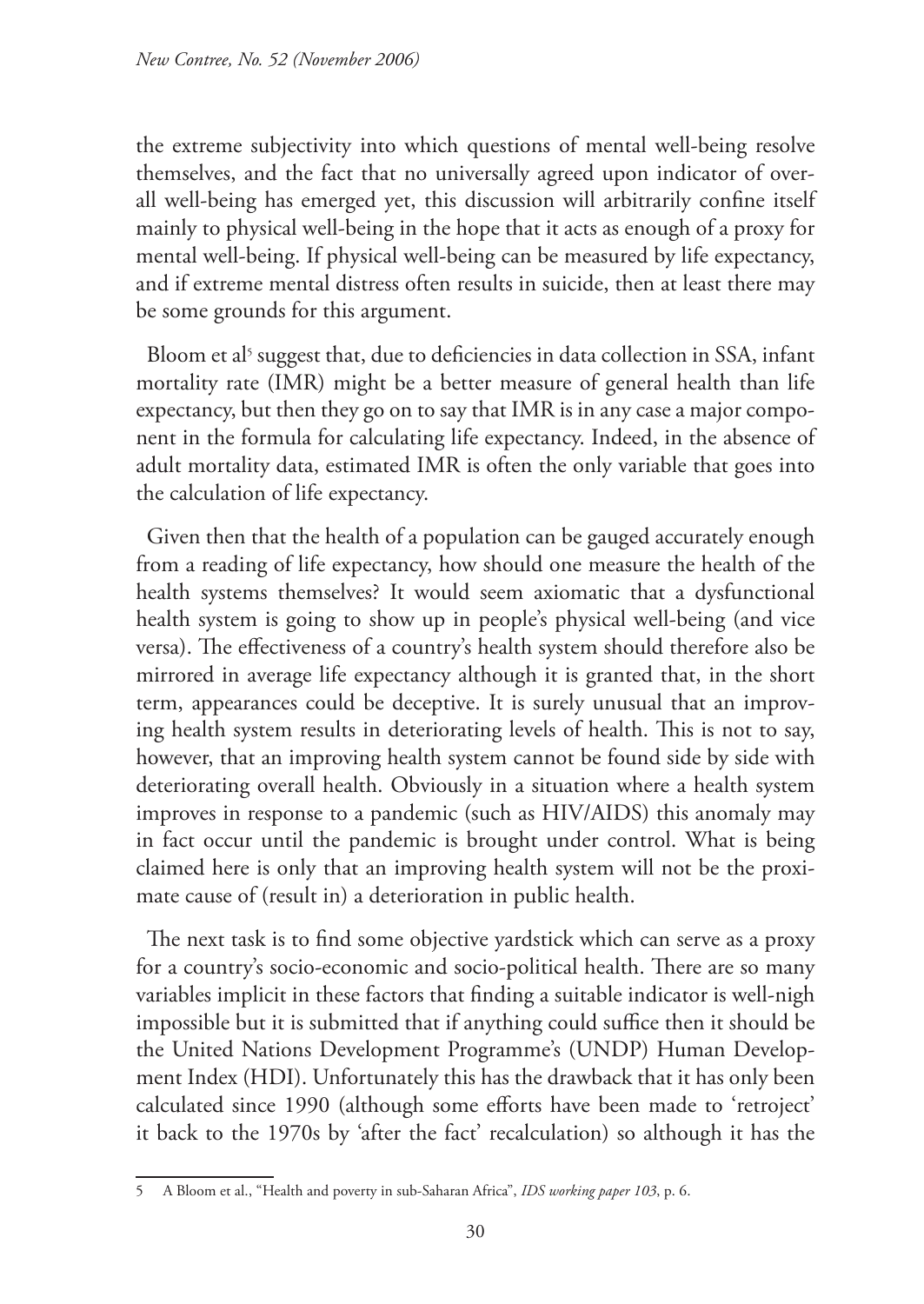advantage of being readily available, and of having been universally applied, to both developed and developing countries, it is of limited value in analyses that extend further back into the past than 1990.

Because this study will attempt to track the process of how African health outcomes served to create socio-political and socio-economic conditions which, in their turn, lent momentum to their own chains of causality, over a span of about 600 years, it will be necessary, in the absence of documented indicators for health systems, to use life expectancy as an indicator for both personal well being and the quality of the health system that prevailed at the time. Normally one would expect a fairly close correlation between the two. It is also difficult to see how societal conditions could improve while public health was deteriorating (and vice versa) and this intimate link between the two is reflected in the fact that life expectancy is a one-third component of the HDI - so there is a built-in bias towards a correlation. At the same time however, SSA with its appalling HIV/AIDS problem is distinctly atypical and could throw up anomalous results – over the short term at any rate.<sup>6</sup>

In essence then, no hard and fast distinction will be drawn between these two variables and it will be assumed that, by and large, good health in the populace is concomitant with a well functioning health system.

### **Life expectancies**

It remains to say a word about life-expectancy. In 1900 average world life expectancy was thirty years of age.7 It is generally agreed that, in the complete absence of any effective health care (in a Garden of Eden setting, as it were), average human life expectancy tends to hover around 22 years of age, but not below that. Very high infant mortality rates (IMRs) distort the picture though – someone surviving childhood had a fair chance of reaching forty years of age in the Garden of Eden environment.8 But IMRs are of course important indicators of general health in their own right and should not be 'bracketed out', so 22 years may be regarded as the lowest base from which to measure progress. In London in the late 18<sup>th</sup> century average life expectancy

<sup>6</sup> A Bloom et al., "Health and poverty in sub-Saharan Africa", *IDS working paper 103*, p. 4.

<sup>7</sup> M Rosenberg, "Life expectancy", January 2006, (Available at http://geography.about.com/library/weekly/ aa042000a.htm as accessed on 23 April 2007).

<sup>8</sup> AJ Pelser, "Health, environment and development in South Africa", HCJ van Rensburg (ed.), *Health and health care in South Africa* (Pretoria, Van Schaik, 2004).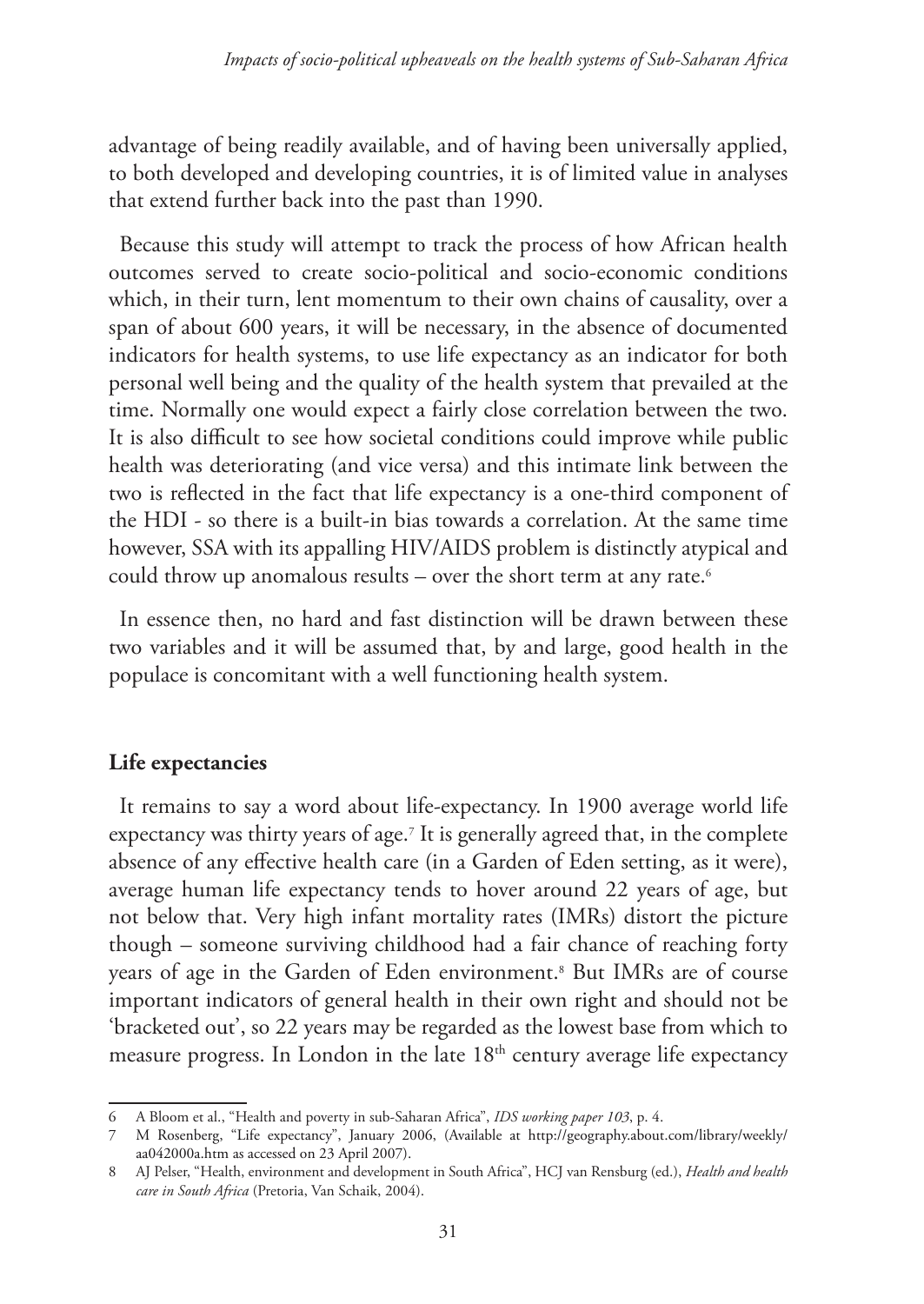was a mere 23 years although it tended to be higher in the countryside. Life expectancy in the pre-industrial era, before the advent of modern medicine, was in fact very stable and had fluctuated very little since the advent of homo sapiens upon the planet.<sup>9</sup>

The second point to consider about life expectancy, in the light of its being so pivotal to the analysis to be performed, is whether factors other than health considerations might affect it appreciably. If it is the case that, say, while long winters have no appreciable effect on health, they nonetheless lead to markedly reduced life expectancies, then life expectancy is going to be a poor proxy for health, and a better predictor for degree of latitude (which dictates length of season). Interestingly enough, for reasons which no one can explain, "the incidence of multiple sclerosis varies with latitude, so that it is rare in tropical countries and gets gradually more common towards the North and South Poles".<sup>10</sup> As far as is known however, there are no factors totally unrelated to health that exert a marked and sustained bearing on life expectancy, which is why life expectancy serves as the UNDP's main proxy for health status. Mortalities arising from war are of course a potential exception to this, but even the two World Wars had only a limited impact on life expectancy. This was because, notwithstanding the wars, the state of perpetual warfare was not a defining characteristic of the combatant societies.

### **Sub-Saharan Africa's socio-economic and political status**

SSA is a hugely diverse entity consisting of some fifty nations.<sup>11</sup> To fill such a huge canvas requires the use of very broad brushstrokes and so the outline of SSA that follows is of necessity patchy. Although reference will be made to South Africa fairly often it should be borne in mind that South Africa, with its significant First World component, is in many respects not truly representative of the region.<sup>12</sup> It therefore exerts a distorting influence when its

<sup>9</sup> G Clark, "Mortality in the Malthusian era", 2005, (Available at http://www.econ.ucdavis.edu/faculty/gclark/ GlobalHistory/Global%20History-5.pdf as accessed on 23 April 2007); G Clark, "Genetically Capitalist? The Malthusian era and the formation of modern preferences", January 2007, (Available at http://econ.binghamton. edu/papers/clark.pdf as accessed on 23 April 2007); see also G Clark, *A farewell to Alms: A brief economic history of the world* (Princeton University Press, Princeton, 2007 forthcoming).

<sup>10</sup> DH Crawford, *The invisible enemy: A natural history of viruses* (Oxford, Oxford University Press, 2000), p. 145.

<sup>11</sup> A Bloom et al., "Health and poverty in sub-Saharan Africa", *IDS working paper 103*, p. 5.

<sup>12</sup> O Ransford, *"Bid the sickness cease": Disease in the history of black Africa* (London, John Murray, 1983), p. 7.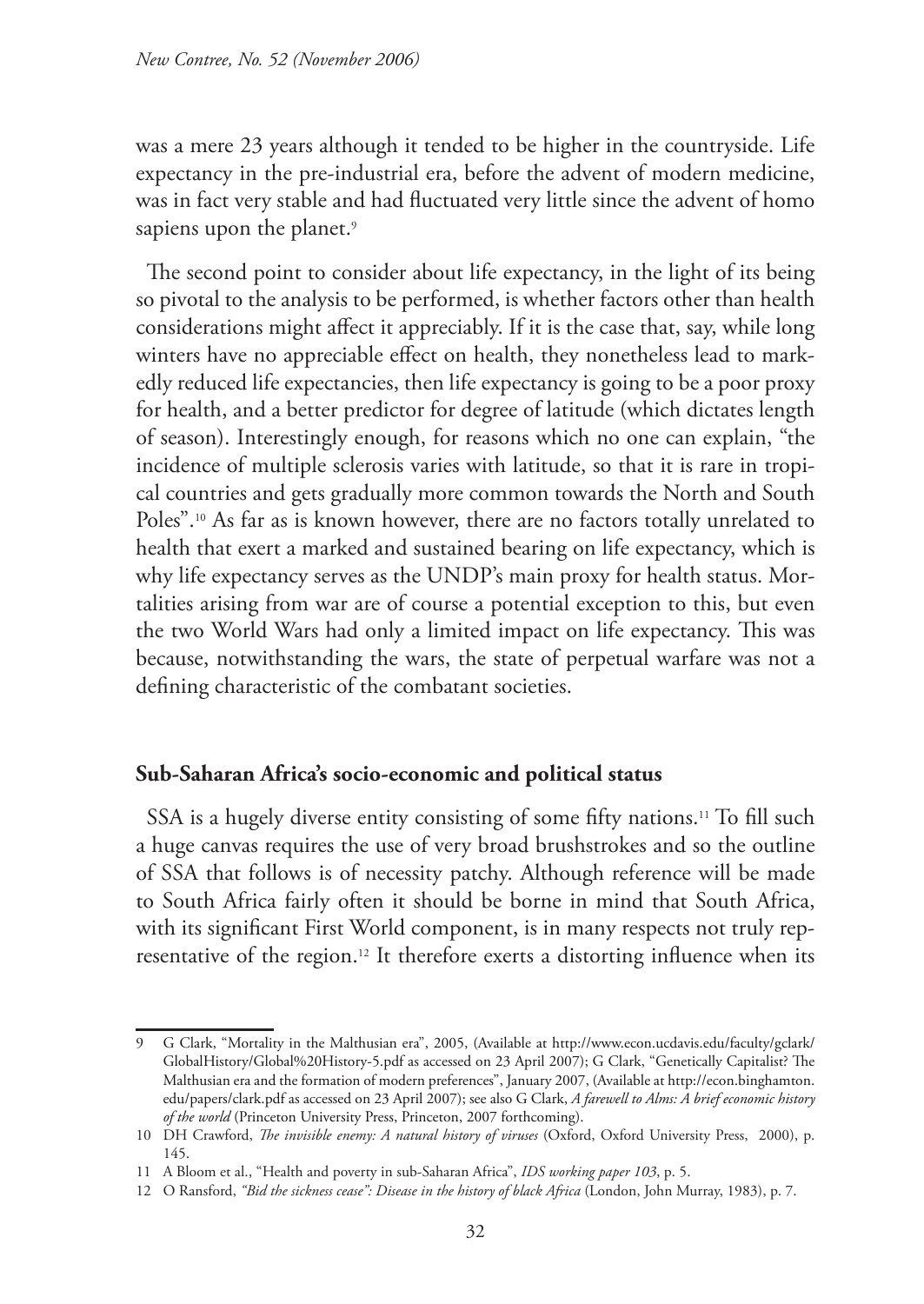demographic or economic data is aggregated with the other 49 countries that make up SSA.

Africa's historical political development and socio-economic status can usefully be divided into three political epochs – pre-colonial, colonial, and postcolonial. This is essentially the same schema used by van Rensburg13 in his outline of the history of health care in South Africa.

This discussion will accordingly now turn to an examination of each of the three political timeframes and attempt to draw out the interactions and dynamics between the socio-economic conditions and the health systems that prevailed at the time. An effort will be made to illustrate how the health outcomes of each phase gave rise to socio-economic and political conditions which in their turn had the effect of producing changed health outcomes which then impacted upon the subsequent phases.

## *The pre-Colonial period: In Africa's Eden*

According to van Rensburg,<sup>14</sup> in the context of South Africa, we should:

[n]ote that there was not a total health services vacuum before European settlement. The indigenous peoples had their own traditional, tribal health care systems… it was mainly the magico-religious component of said systems that brought about a sharp distinction between them and Western medicine.

Although this is correct, van Rensburg's use of 'health care systems' as opposed to, say, 'health care practices' seems to be something of a misnomer. 'Systems' bespeaks the existence of formal structures, and a level of documented institutionalisation for which there is no evidence.

That semantic quibble apart, health in the 'state of nature' that appears to have characterized SSA was probably, if anything, better than that which obtained in Europe at the time.15 Notwithstanding important advances in, for example, the understanding of the circulatory system by William Harvey as far back as the early 1600s,<sup>16</sup> European health was bedevilled by the slow rise

<sup>13</sup> HCJ van Rensburg, "The history of health care in South Africa", HCJ van Rensburg (ed.), *Health and health care in South Africa,* pp. 51-109.

<sup>14</sup> HCJ van Rensburg, "The history of health care in South Africa", HCJ van Rensburg (ed.), *Health and health care in South Africa,* p. 52.

<sup>15</sup> O Ransford, "*Bid the sickness cease..."*, p. 17.

<sup>16</sup> R Porter, *Blood and guts: A short history of medicine* (New York, W.W. Norton, 2002), p. 60.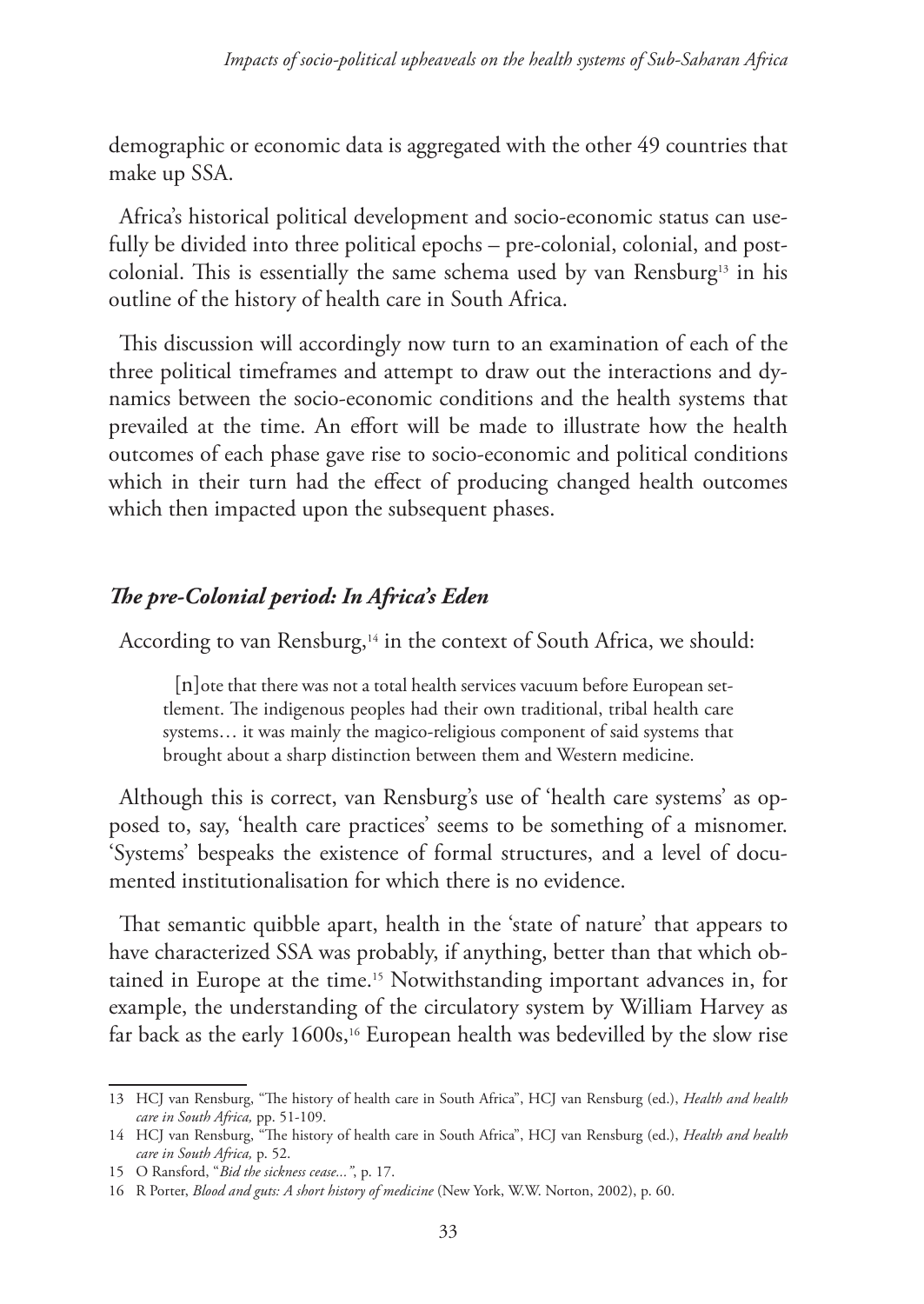of cities which, as already intimated, proved to be hotbeds for every imaginable infectious disease (smallpox, cholera, tuberculosis, bubonic plague) in the absence of any but the most rudimentary, haphazard 'cures' which, as often as not, were sufficient to finish off the hapless patients altogether<sup>17</sup> (a popular 'remedy' for deafness, for example, was to discharge a shotgun in the immediate vicinity of the sufferer's eardrum). European cities were in fact so unhealthy that "their populations could not replace themselves by reproduction".18 Europe had also already fallen victim to the consequences of mobility through the importation of exotic diseases, such as syphilis, from the Americas.

The immobility of the African populace prior to the coming of the Arabs and the Europeans had resulted in a symbiotic stasis whereby prolonged exposure to local parasites and pathogens:

had led to a selective survival of those more resistant men and women… [and] a state of equilibrium between hosts and parasitic clients which allowed them to live together in mutual tolerance… this situation could only survive as long as the people had little association with strangers.<sup>19</sup>

The point to be made here, and it is a crucial one, is not only that local diseases, parasites and pests (for example the tsetse fly) functioned as a defence for long-settled communities against intrusions by strangers (most especially non-Africans), but also that the prevalence of these localised equilibria served as powerful disincentives for peoples to move away from their territories.

What characterized SSA, prior to the mid-1400s when Portuguese explorers began to patrol the coastlines, was a very sparse population of over seven hundred tribal groupings each with their own culture and language, and largely completely isolated from one another. Those who survived childhood were generally in fairly robust health, although unlikely to live much beyond forty years of age.20

Health treatments would have been specific to each of these tribes and although they were, if anything, more efficacious than what was being practised

<sup>17</sup> See for example H Trevor-Roper, *Europe's physician: The various life of sir Theodore de Mayerne* (New Haven, Yale University Press, 2006), pp. 274-275 for royal remedies such as "vomitories of metallic mould in wine", "diuretic powder compounded of crab's eyes, fish heads, crickets, grasshoppers, millipedes, etc.", "arthritic powder compounded of scrapings of an unburied human skull… to be taken at the full moon", and "oil of scorpions".

<sup>18</sup> KF Kiple, "The history of disease", R Porter (ed.), *The Cambridge illustrated history of medicine* (Cambridge, Cambridge University Press, 1996), p. 25.

<sup>19</sup> O Ransford, *"Bid the sickness cease..."*, pp. 4-5.

<sup>20</sup> O Ransford, *"Bid the sickness cease..."*, pp. 17-20.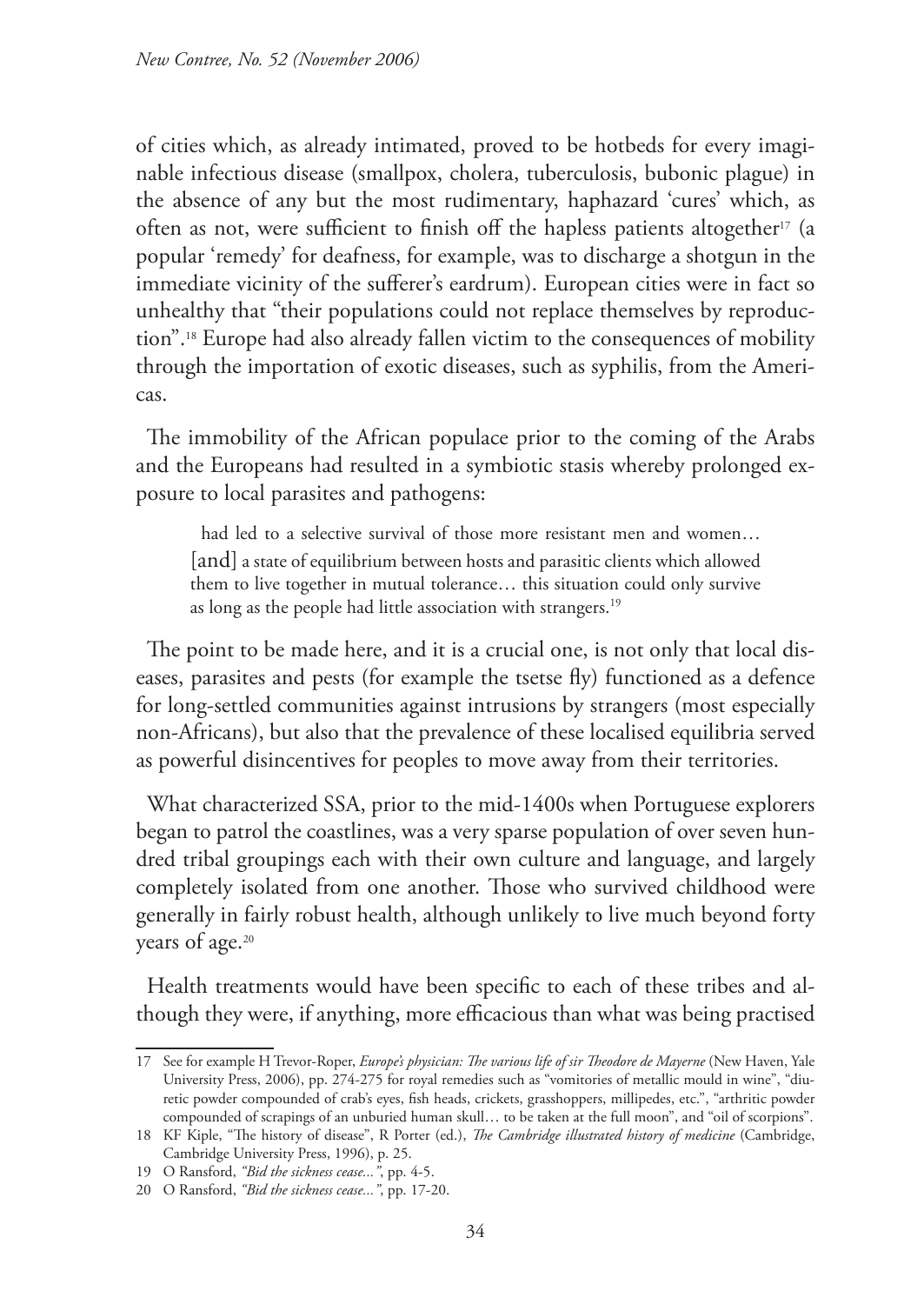in Europe at the time, they did not occur within an empirical paradigm<sup>21</sup> but, as van Rensburg makes clear, a religious one, and were thus somewhat less likely to progress as a consequence of being exposed to the scientific discipline of trial and error.

These traditional treatments included the use of alcohol as an anaesthetic, bleeding staunched by the application of red hot stones, births by caesarian section, the removal of jigger fleas from septic toes, the careful extrication of guinea worms as they emerged from the legs of the infected, and a whole host of palliatives derived from local flora. But there were "no specific remedies for the killer infections to which they were exposed, and they were incapable of remedying the malnutrition from which so many suffered".<sup>22</sup> And as Schweitzer<sup>23</sup> noted, what was found to work was not communicated beyond the confines of the tribe. There appeared to be no healing ethos as such.

This section has shown that SSA's societies up until about the mid-15<sup>th</sup> century tended to be marked by a finely balanced equilibrium with the natural environment. Life was far from comfortable, but altogether harmonious and natural, and the hard facts of what 'natural' entailed helped keep population growth in check.

### *European and Arabian penetration of Africa*

All the foregoing changed dramatically with the coming of strangers from across the seas, and the stability that had characterized African society for millennia was lost for ever. Over the four hundred years prior to formal colonisation, a wide variety of catalysts worked in upon one another to set off massive waves of migration that would profoundly alter the landscape of African health care. Each of these agents can unfortunately be little more than flagged here. The list is derived from Ransford<sup>24</sup> except where indicated otherwise:

In the mid-1400s Portuguese sailors went ashore on the south Atlantic coastline and captured people who they then sold as slaves in the Ghanaian kingdom centred on Lagos.

<sup>21</sup> See S Jacyna, "Medicine in transformation, 1800-1849", WF Bynum, et al. *The Western medical tradition 1800 to 2000,* pp. 37-69 for a discussion of the rise of the empirical "Paris School" and "Laboratory Medicine" in the immediate aftermath of the French Revolution.

<sup>22</sup> O Ransford, *"Bid the sickness cease..."*, p. 35.

<sup>23</sup> A Schweitzer, *More from the primeval forest* (Fontana, London, 1958, first published 1930) p. 18.

<sup>24</sup> O Ransford, *Bid the sickness cease,* pp. 35-36.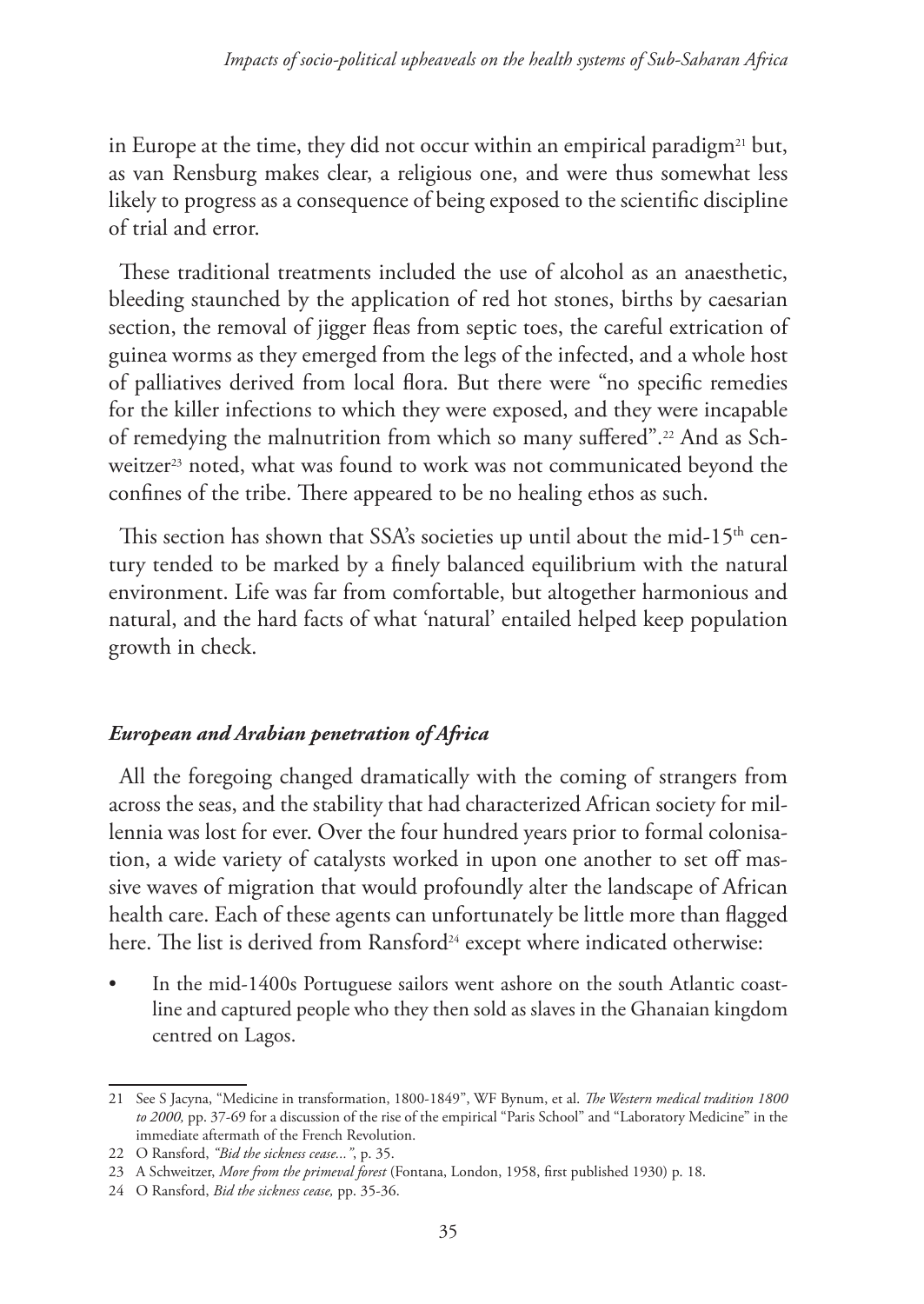- In time, 14-million Africans<sup>25</sup> were transported from the west coast into slavery but the slavers introduced exotic crops, such as maize, on their return trips from the New World and these crops led to such a marked improvement in Africans' diet that the population loss occasioned by slavery was offset by increased longevity.
- Arab slavers occupied Zanzibar and began to penetrate deep into the east coast interior in search of more slaves and other forms of plunder. Only about one in every six Africans actually captured by the Arabs survived to be transported.
- Morocco conquered the ancient West African kingdoms in the late 1500s and this unleashed waves of refugees across the continent.
- Periodic waves of Bantu migration cut a swathe across Africa from the west coast, across the central interior and down into southern Africa. These intermingled with Hamitic invaders moving in from the north-east.<sup>26</sup>
- In the mid-1600s it was discovered that cinchona (from Peru) acted as a prophylactic against malaria (literally 'malaria' - Italian for 'bad air'). In the early 1800s quinine was distilled from cinchona which made viable the penetration of many of Africa's previous no-go areas, as well as coastal settlement along the Atlantic shoreline. David Livingstone was instrumental in popularising the drug for use by missionaries and explorers after having tested it on two of his children.
- The abolition of the Atlantic slave trade saw the slaving ships turn to gun-running and at least one million redundant firearms were sold to African chiefs after hostilities ceased in the American civil war. This encouraged widespread (and lethal) hostilities in Africa between petty chiefdoms.
- Chaka Zulu embarked on an expansionist phase in the 1820s which drove thousands of refugees northwards again.
- Ashanti raiders from the north in the 1800s destabilized the tribes of Angola who fled eastwards.

The upshot of all this ferment was convulsive displacements of people, and a catastrophic decline in African health and development, as disease was carried hither and thither across a continent consumed by strife.

<sup>25</sup> R Brown, "European Colonial rule in Africa", *Africa South of the Sahara 1998* (London, Europa, 1998), p. 19.

<sup>26</sup> Union of South Africa, "Summary of the report of the Commission for the Socio-economic Development of the Bantu Areas within the Union of South Africa", Report UG 61/1955 (Pretoria, Government Printer, 1955), p. 1.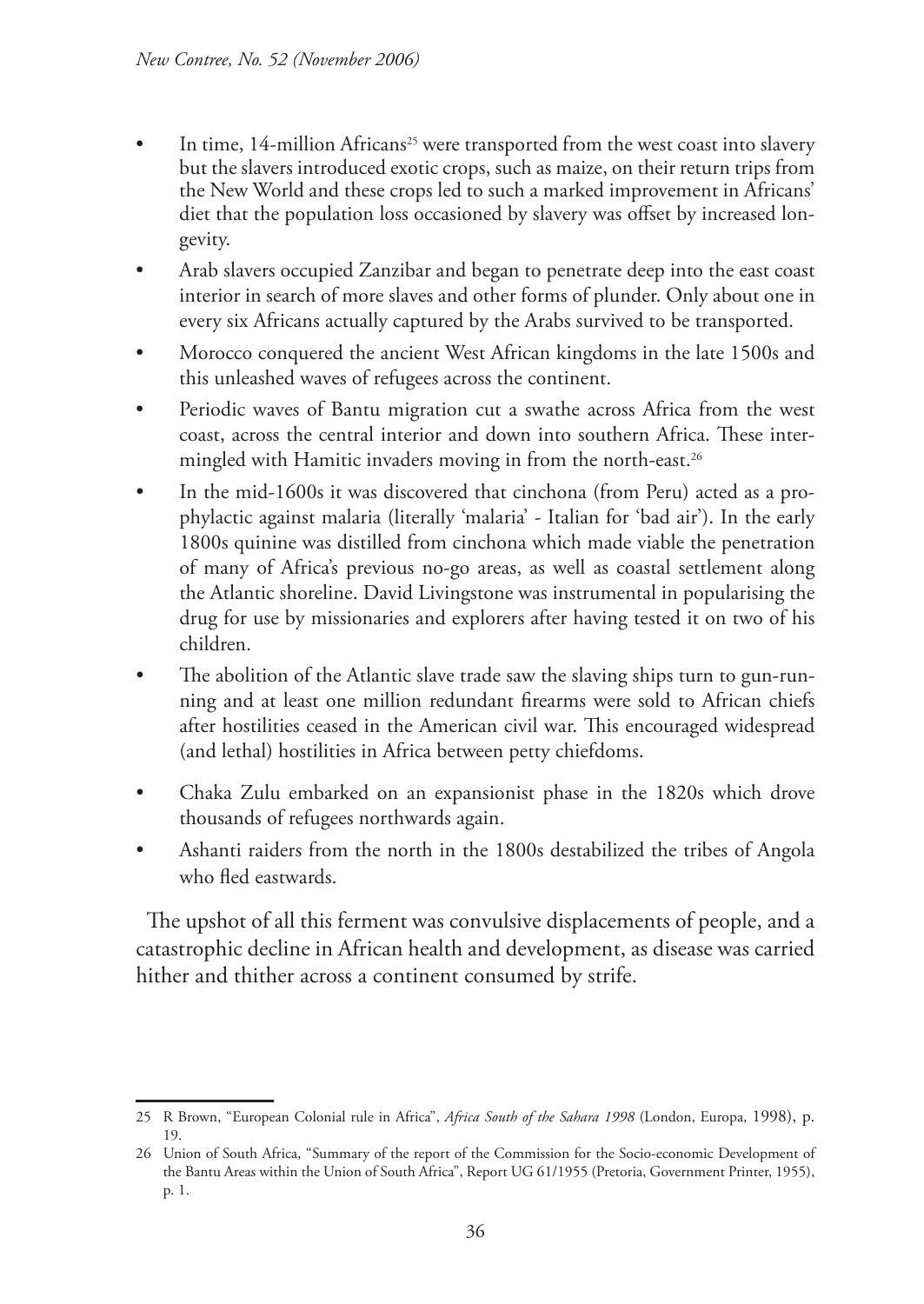#### *The colonial period: Medical missions*

Van Rensburg, $27$  apropos of the history of health care in South Africa, writes that:

[M]issionary societies took a major part in the pioneering of the new land, and…health care services mostly made up an important part of these frontier posts…various missionary societies constructed a network of smaller mission hospitals, especially in black rural areas to serve mainly blacks.

The willingness of missionaries to go where others might fear to tread is a vital point and is echoed by Gelfand<sup>28</sup> in his study of the medical missions in Zimbabwe:

The outstanding feature of the medical missionary and nurse was that, through their faith, they chose to go out to help the poor and less fortunate in places where no such help existed. They went to lonely, unhealthy places, cut off from the outside world. There they served without material recompense.

This statement speaks volumes for the profound impact of medical missionaries upon African health – firstly that the missionaries' motivations were quite other than the usual combination of commercial interests and political ambition, $29$  and secondly that missionaries were prepared to penetrate to areas where no government was likely to be able to persuade its employees to relocate to. Taylor<sup>30</sup> points out that the remote mission hospitals and clinics were frequently all but unreachable by road but that Africans "used to traveling long distances on foot…found their way in their thousands to the mission hospitals".

The missionary movement was a direct consequence of Africa's penetration by European explorers, and the continent's often dreadful socio-economic conditions thereby coming to the attention of philanthropic Europeans. This was largely due to the publication in 1857 of David Livingstone's accounts of his travels. As Ransford<sup>31</sup> has it:

<sup>27</sup> HCJ van Rensburg, "The History of health care in South Africa", HCJ van Rensburg (ed.), *Health and health care in South Africa,* pp. 59-62.

<sup>28</sup> M Gelfand, *Godly medicine in Zimbabwe* (Gweru, Mambo Press, 1988), p. 13.

<sup>29</sup> See for example OE Prozesky, "The life, work and influence of Johannes Julius August Prozesky (1840-1915): Missionary of the Berlin Missionary Society in South Africa" (PhD thesis, University of Natal, Pietermaritzburg, 1995).

<sup>30</sup> M Gelfand, *Godly medicine in Zimbabwe*, p. xiii.

<sup>31</sup> O Ransford, *Bid the sickness cease*, pp. 64-65.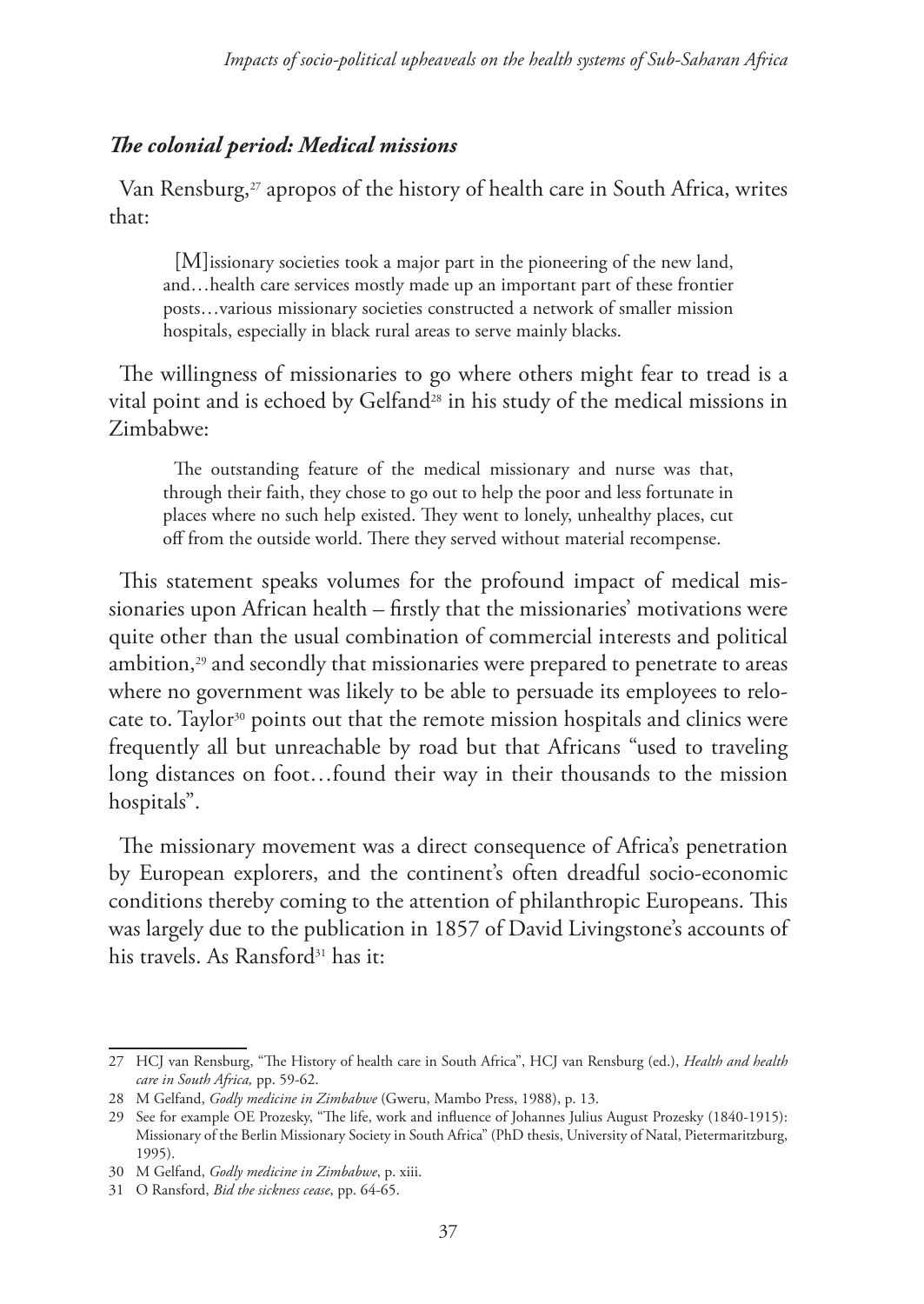[Livingstone] ended with an irresistible call to his countrymen to send out civilizing missions into the African interior… [He] inspired a new era of philanthropic endeavour in the continent. East Africa, even more than the West Coast, became a place of atonement for the slave trade.

The missionaries were therefore generally in advance of the political 'Scramble for Africa' which commenced in the 1880s and they came to Africa at a time when it was considered almost suicidal to do so - on account of its fearful reputation for disease. Missionaries who bade farewell to their families in Europe fully expected never to see them again and most of the time their fears proved well-founded.32

As  $Good<sup>33</sup>$  points out, the missionaries' growing awareness of the physical suffering of Africans prompted them to extend their mandate to include health care and again this was usually in advance of any formal colonial government endeavours.

How extensive was the medical missionary effort? The first hospital in SSA was established by the Franciscans in Mozambique in 1518<sup>34</sup> and it might be only a slight exaggeration to say that the history of medical care in SSA is the history of the medical missions. What is arguably of even greater importance is the role the missionaries played in establishing the disciplines of nursing amongst the indigenous peoples, and the medical training facilities they provided which in time produced Africa's very first black doctors.

### *The Colonial administrations*

According to Ransford:<sup>35</sup>

[I]t would be wrong to believe that Europe's colonization of Africa was motivated solely by a desire to exploit the Africans. It became associated too with a growing philanthropic impulse to improve the standard of living of far-away subjects and to lighten their burden of sickness.

This is nothing less than the first stirrings of the modern day 'development industry'. Ransford<sup>36</sup> goes on to remark:

<sup>32</sup> O Ransford, *Bid the sickness cease*, pp. 6, 87.

<sup>33</sup> CM Good, Pioneer medical missions in colonial Africa, p. 1.

<sup>34</sup> O Ransford, *Bid the sickness cease*, p. 87; See also WR Louis, *Ends of British Imperialism* (London, IB Taurus, 2006), pp. 127-182.

<sup>35</sup> O Ransford, *Bid the sickness cease*, p. 5.

<sup>36</sup> O Ransford, *Bid the sickness cease*, pp. 76-77.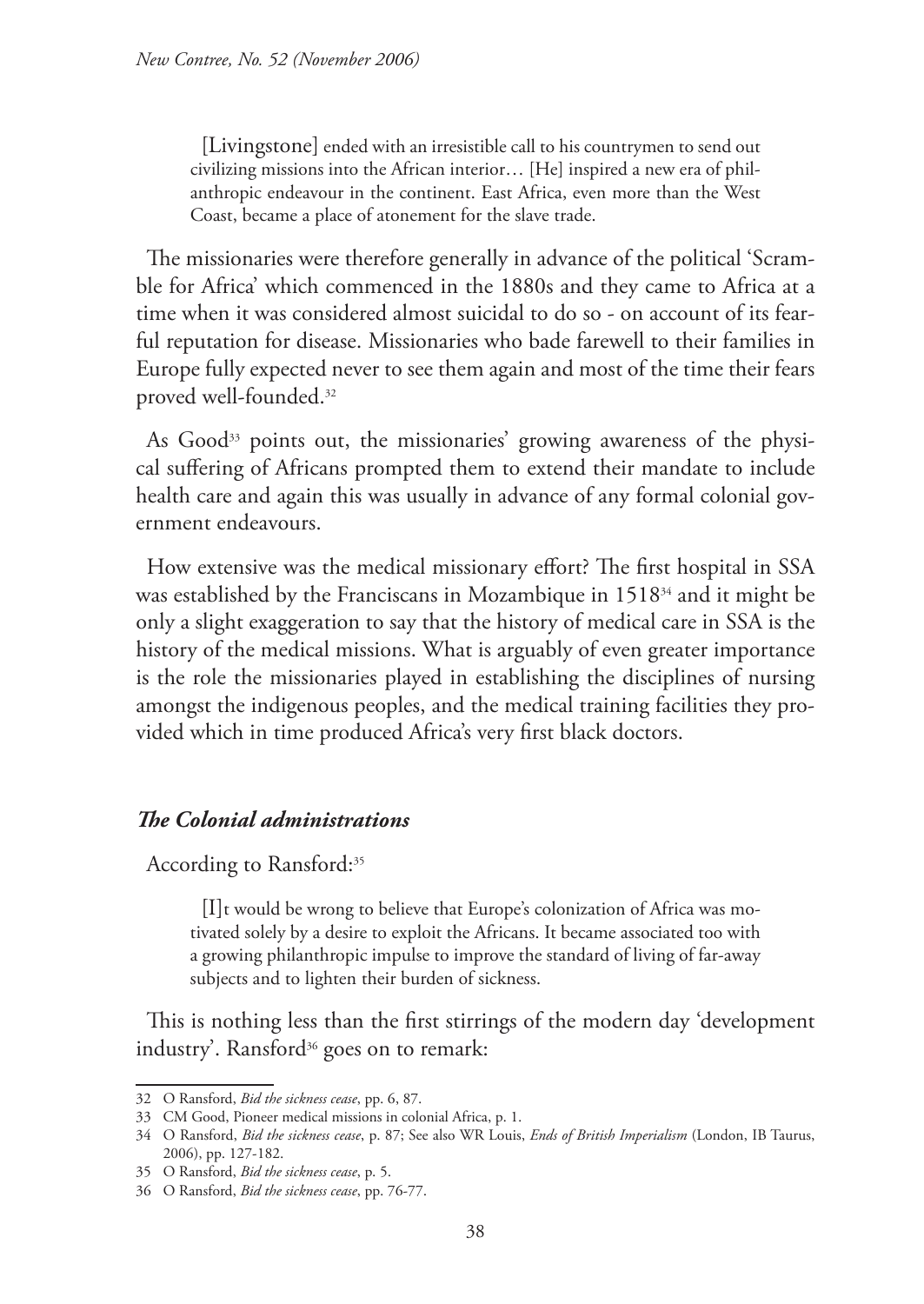The European powers somewhat belatedly recognized their responsibility for indirectly spreading disease through Africa, but once this was appreciated they reacted strongly in an attempt to improve the situation. The elimination of malaria was seen as the first priority.

If nothing else the colonial administrations eventually came to realise that the health of the indigenous people was in their own best interests as, once they had settled in the colonies, they were obliged to live alongside the local people. They also generally needed their labour on the plantations and mines and a sick populace was not going to achieve much. Towards the end of the colonial period the life expectancies of the indigenous peoples had increased to unprecedented levels largely due to the cessation of internecine warfare, the introduction of regimens of public health, mass vaccination programmes, and the strong support given to the already existing medical missionary establishments.<sup>37</sup>

The land grab that characterized the 1880s was as much a matter of national prestige as it was of greed,<sup>38</sup> but the formal drawing up of boundaries, no matter how artificially they represented the true state of affairs, 'on the ground' so to speak, necessitated the imposition of administrations and this in turn entailed the need for the colonial powers to take responsibility, however half-heartedly, for what happened in their territories. For the first time ever Africans were documented, counted, made to acquire personal identities and present themselves for vaccination. Systems of elementary health care had arrived.39

Colonialism carried within it the seeds of its own problems however. The building of roads and railways led to dramatically increased mobility; industry and mining entailed unnatural concentrations of people and rural-urban migration; urban living combined with the introduction of strong liquor led to social problems; a burgeoning, more long-lived populace meant the emergence of a new set of diseases – those associated with middle age. Accelerated mobility, and the introduction of occupying military forces to safeguard against uprisings,<sup>40</sup> meant that diseases which had hitherto been endemic easily became epidemic. The upshot for African health would have been much worse than it was, however, had the effects of these trappings of modernity

<sup>37</sup> M Gelfand, *Godly medicine in Zimbabwe*, pp. 108-130.

<sup>38</sup> WR Louis, *Ends of British imperialism*, pp. 51-126.

<sup>39</sup> S Jacyna, "Medicine in transformation, 1800-1849", p. 61 for the role of documentation in the imposition of modern 'discipline'.

<sup>40</sup> R Brown, *European Colonial rule in Africa*, p. 20.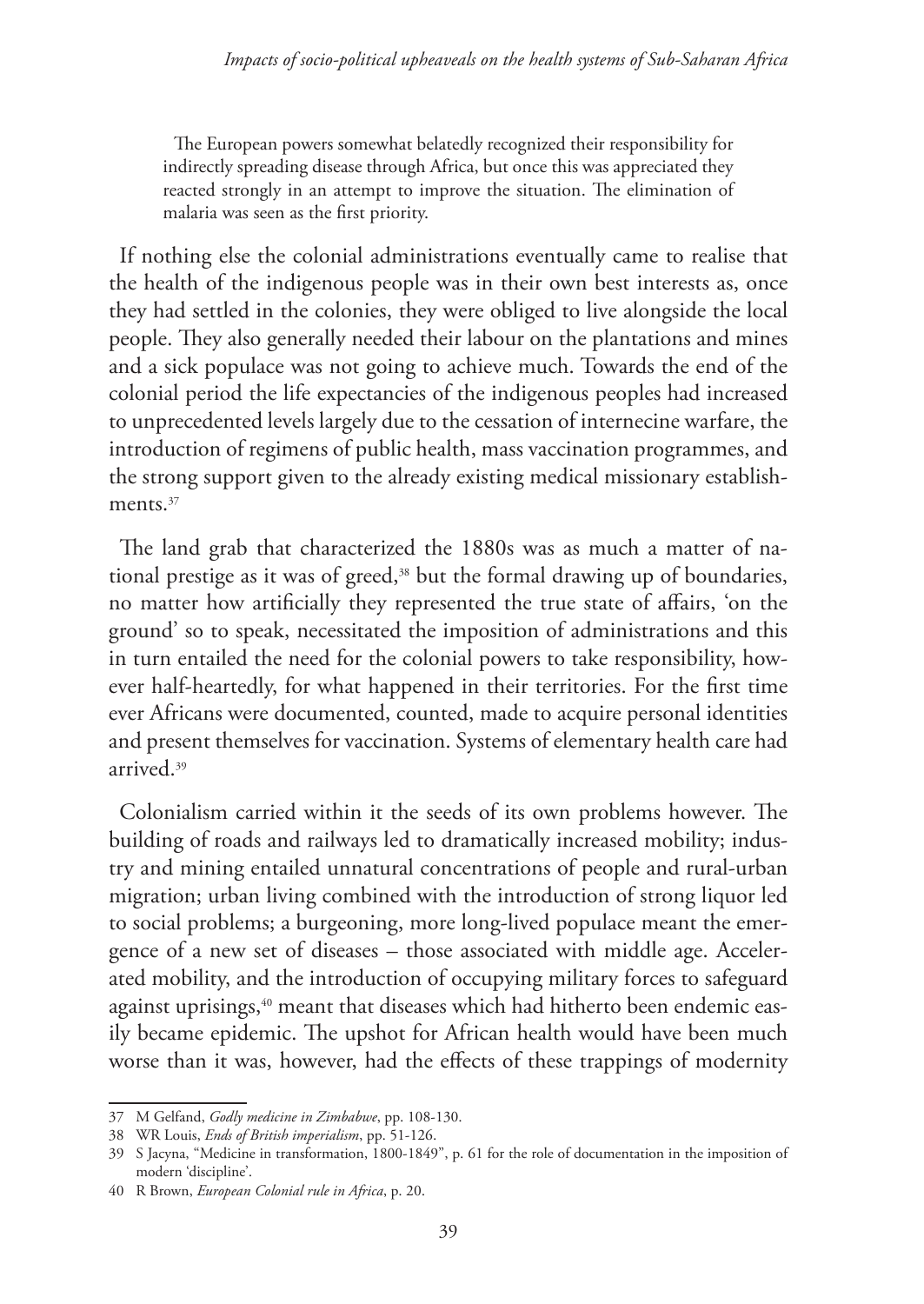not been compensated for by the phenomenal developments in modern day medicine after 1900 (but most especially post-World War II)<sup>41</sup> and the new discipline of tropical medicine which arose in response to the health challenges posed by the colonies.<sup>42</sup>

Le Fanu43 has identified 12 'definitive moments' that stemmed from modern medicine and, in the absence of a short history of modern medicine, an itemizing of some of these will provide an idea of the kinds of medical technologies and discoveries that were made available to Africans post-1939. In 1941 penicillin was discovered which heralded the antibiotic revolution.<sup>44</sup> In 1949 cortisone which cures over two hundred different illnesses was identified.45 The 1950s saw a cure for tuberculosis – a major killer in Africa, the birth of 'intensive care' procedures and a vaccine for polio.46 The year 1960 saw the advent of the contraceptive pill which was to launch family planning and revolutionize the position of women throughout the world. In short order the practitioners of tropical medicine<sup>47</sup> produced cures for elephantiasis, yellow fever, sleeping sickness, malaria, bilharzia, and so on. And those who underwent surgery were no doubt grateful for the  $20<sup>th</sup>$  century advances in anaesthesia.48 This all amounted to a stunning achievement by the West that was to improve humankind's quality of life immeasurably – Africans' no less than anyone else's.

African development meant that the continent was able to lend considerable muscle to the Allied WWII effort and, after the war, the withholding of independence from those colonies that wanted it became increasingly indefensible – both morally and economically. By the time it became necessary to hand over the colonial infrastructure to the newly independent governments

<sup>41</sup> See A Hardy and EM Tansey, "Medical enterprise and global response, 1945-2000", WF Bynum et al., *The Western medical tradition 1800 to 2000* for a detailed account.

<sup>42</sup> R Porter, "Medical science", R Porter (ed), *The Cambridge illustrated history of medicine* (Cambridge, Cambridge University Press, 1996), pp. 184-189.

<sup>43</sup> J le Fanu, *The rise and fall of modern medicine* (London, Abacus, 1999).

<sup>44</sup> DH Crawford, *The invisible enemy*, pp. 191-193.

<sup>45</sup> J le Fanu, *The rise and fall of modern medicine*, pp. 17-28.

<sup>46</sup> R Porter, "Medical science", R Porter (ed), *The Cambridge illustrated history of medicine,* pp. 184-189.

<sup>47</sup> See PH Manson-Bahr and A Alcock, *The life and work of Sir Patrick Manson* (London, Cassell & Co., 1927) for an account of the origins of 'tropical medicine'.

<sup>48</sup> See S Jacyna, "Medicine in transformation, 1800-1849", WF Bynum, et al. *The Western medical tradition 1800 to 2000*, p. 17 on the putative relationship between consumption and "sorrowful passions". See also HJ Cook, "Introduction", *in* Bynum *et al*,*. The Western Medical Tradition*, p. 63. Jacyna quotes a young medical student, trying to convince his father he has the stomach for the profession, writing in 1801: "I have seen several operations since I wrote last & mind nothing about it, the more the poor devils cry the more I laugh with the rest of them…".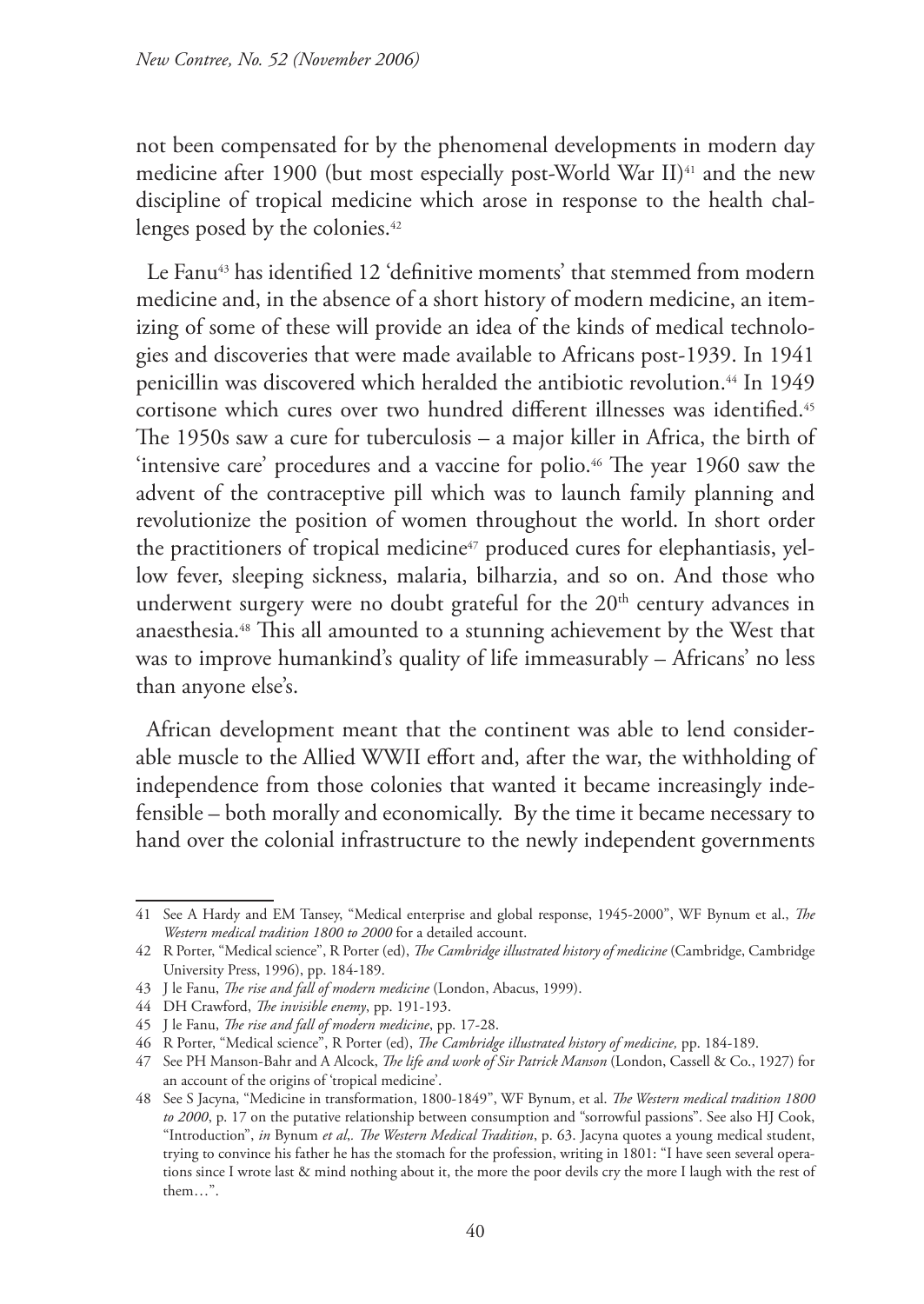of Africa in the 1960s many of these states inherited medical facilities and institutions on a par with the best the world had to offer.<sup>49</sup>

The average life expectancy for SSA at the end of the independence cycle around 1982 had risen to 48 - as opposed to 68 years for Europe and Central Asia combined.<sup>50</sup> Given the logistics of supplying health care to such a vast, dispersed and diverse continent this was no mean achievement and it suggests that the colonial experience was not entirely negative.

The colonial era ended with the distinct potential for ongoing improvements in health care in that, by and large, the institutions to deliver this were in place. Although it was unfortunate that decolonisation often precipitated a withdrawal of skilled medical personnel back to the mother country this was partially compensated for by indigenous doctors taking up the slack. Ransford $51$  sums up the situation as follows:

The medical missionary phase is still very much alive in sub-Saharan Africa, but the old Colonial Medical Service withdrew from the continent after the dependencies gained their independence. Yet the final flowering of the service – the medical school phase – was perhaps its most significant. For greater emphasis was then placed on the training of African doctors and the establishment of medical schools whose teaching was adapted to local circumstances rather than those of western medicine.

It is perhaps a minor tragedy that developments in Africa post-independence, allied with the flexibility afforded by globalization, have resulted in many of these home-grown doctors quitting their native countries to practice overseas.

## *The post-Colonial period*

The beginning of SSA's post-colonial period was probably best signaled by the independence of Ghana (previously The Gold Coast) in 1957. The 1960s saw a veritable avalanche of newly independent states although there were the exceptions. Liberia, formed in 1847, had always been independent and South

<sup>49</sup> P Chabal, "The quest for good government and development in Africa: is NEPAD the answer?", *Journal for International Affairs*, 78, 3, 2002, pp. 447-462; M Gelfand, *Godly medicine in Zimbabwe*.

<sup>50</sup> World Bank, "World Development Indicators". Available at (Available at http://publications.worldbank.org/ subscriptions/WDI as accessed on 23 April 2007).

<sup>51</sup> O Ransford, *Bid the sickness cease*, p. 88.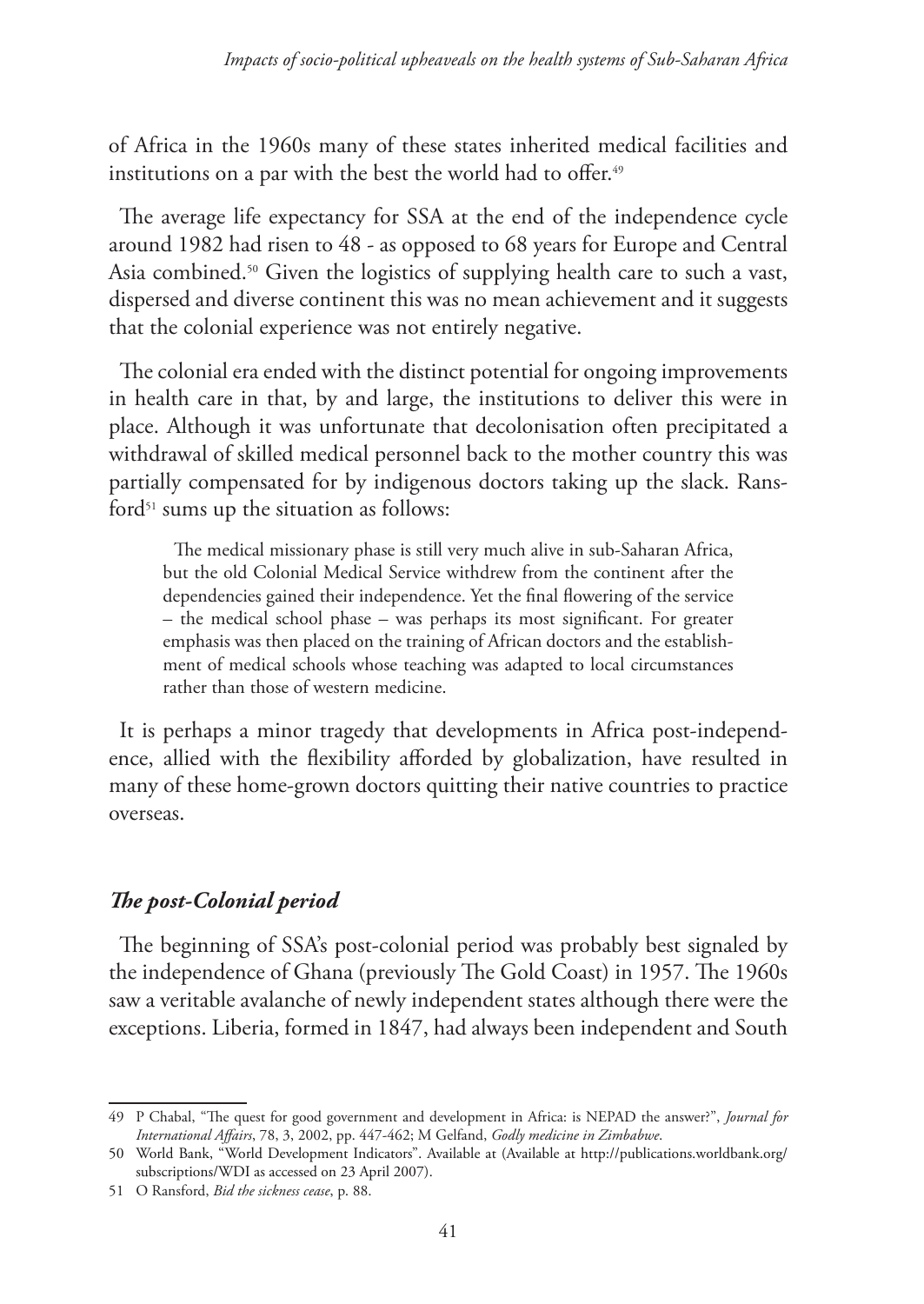Africa had been independent since 1910, although 1961 marked its departure from the Commonwealth when it became a Republic.

The euphoria that invariably accompanied independence tended to be shortlived. Following Nugent,<sup>52</sup> "[the] optimism had mostly evaporated by the 1970s… and was transformed into a pervasive sense of pessimism during the 1980s and 1990s". The following descriptive passage from Todaro<sup>53</sup> typifies the 'pervasive sense of pessimism' referred to be by Nugent:

[W]idespread and chronic absolute poverty, high and rising levels of unemployment and underemployment, wide and growing disparities in the distribution of income, low and stagnating levels of agricultural productivity, sizable and growing imbalances between urban and rural levels of living and economic opportunities, serious and worsening environmental decay, antiquated and inappropriate educational and health systems, severe balance of payments and international debt problems, and substantial and increasing dependence on foreign and often inappropriate technologies, institutions and value systems [became the order of the day].

The locus of political and economic power after independence was invariably urban-based and this resulted in severe neglect of the rural areas. Unfortunately urban-bias does not seem to have done Africans that much good either - not by way of state services such as health care anyway. An aggravating factor, especially in the context of SSA, was that for many countries their concept of 'nationhood' was still poorly developed and stayed that way. Thus according to Chabal:<sup>54</sup>

…the [African] state is not much more than a relatively empty shell…politically feeble because it is neither institutionalized nor functionally differentiated from society.

These sentiments are echoed by Hugon:<sup>55</sup>

The establishment of many of the African states, in reality still in the process of being formed, has preceded the concept of a nation. Citizenship is an embryonic idea.

 The upshot of this was that for many states their effective reach, in terms of administration, health, and even defence, barely extended beyond their

<sup>52</sup> P Nugent, *Africa since independence* (New York, Palgrave Macmillan, 2004), p. 8.

<sup>53</sup> M Todaro, *Economic development* (London, Addison Wesley Longman Ltd., 1997), pp. 27-32.

<sup>54</sup> P Chabal, "The quest for good government and development in Africa: is NEPAD the answer?", *Journal for International Affairs*, 78, 3, 2002, p. 452; M Gelfand, *Godly medicine in Zimbabwe*.

<sup>55</sup> P Hugon, *The economy of Africa* (Pretoria, Protea Bookhouse, 2004), p. 27.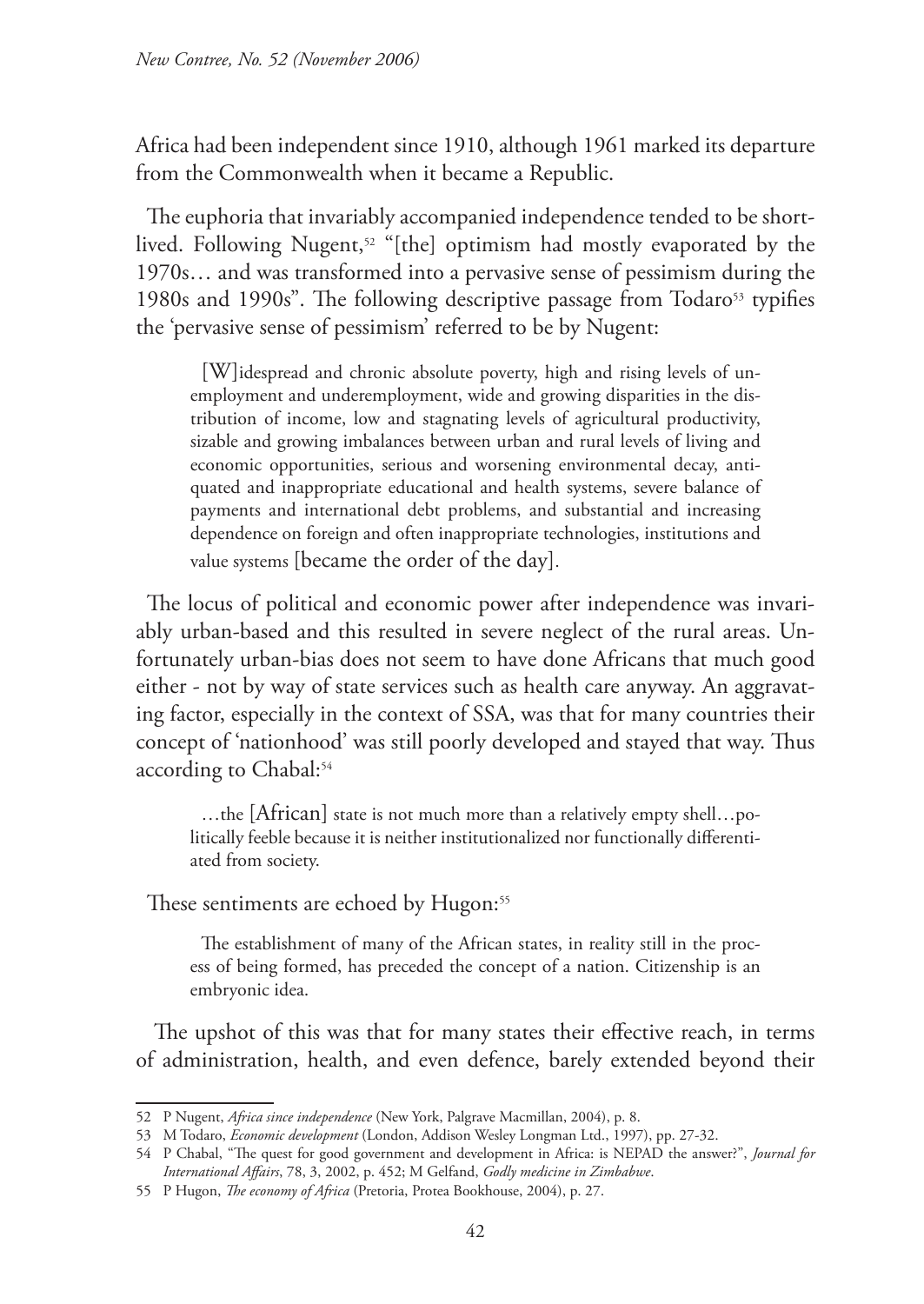capitals, and their borders and countrysides became to all intents and purposes terra incognita insofar as the central administration was concerned. Angola, the Democratic Republic of Congo (DRC) and Somalia provide striking present-day instances of this phenomenon.

What this effectively meant for much of the populace was that, undocumented and uncounted, they were no one's responsibility. Rural people especially, although they may have been subject to a local chief or leader, were generally not accorded citizenship in the sense of being able to claim the recognition of rights or entitlements from the state. In the modern world this is tantamount to having fallen off the map, to not existing. And people who do not exist cannot be properly catered for in terms of health care, cannot be planned for, and cannot be 'developed' by a centralised state. It is precisely this constituency that the medical missionaries still reach out to, and that the colonial authorities generally made some effort to record and 'capture', even if only by counting.

What is the status of health care in SSA at present and how has it been impacted upon by prevailing political and economic factors? Are Simms, Rowson and Peattie<sup>56</sup> justified in speaking of the 'collapse' of Africa's health systems? A graphic representation of the rate of decline in under-five mortality between 1990 and 2001 featured in the World Bank's encyclopaedic *Global burden of disease and risk factors* very clearly indicates that SSA (including South Africa but with some exceptions namely, Zambia, Mozambique and Malawi) is regressing. In the rest of the world only Cambodia, Iraq, North Korea, Ukraine and Moldovia fare as badly.<sup>57</sup> Should one look to health expenditures for clues in this regard or can all the blame be laid at the door of HIV? Reekie<sup>58</sup> casts doubt on the usefulness of expenditure statistics when he writes,

it is not very clear how big a contribution government health expenditure makes in any country to the actual health of the population. Throughout the world today we see evidence of… deteriorating health associated with increasing health expenditure.

<sup>56</sup> C Simms, M Rowson and S Peattie, "The bitterest pill of all: the collapse of Africa's health systems", *Save the Children*, London, 2001.

<sup>57</sup> AD Lopez, CD Mathers, M Ezzati, DT Jamison and CJL Murray (eds), *Global burden of disease and risk factors*  (Washington, World Bank and Oxford University Press, 2006).

<sup>58</sup> WD Reekie, *Health care options for South Africa: Lessons from the UK and the USA* (Free Market Foundation, Sandton, 1995), p. vii.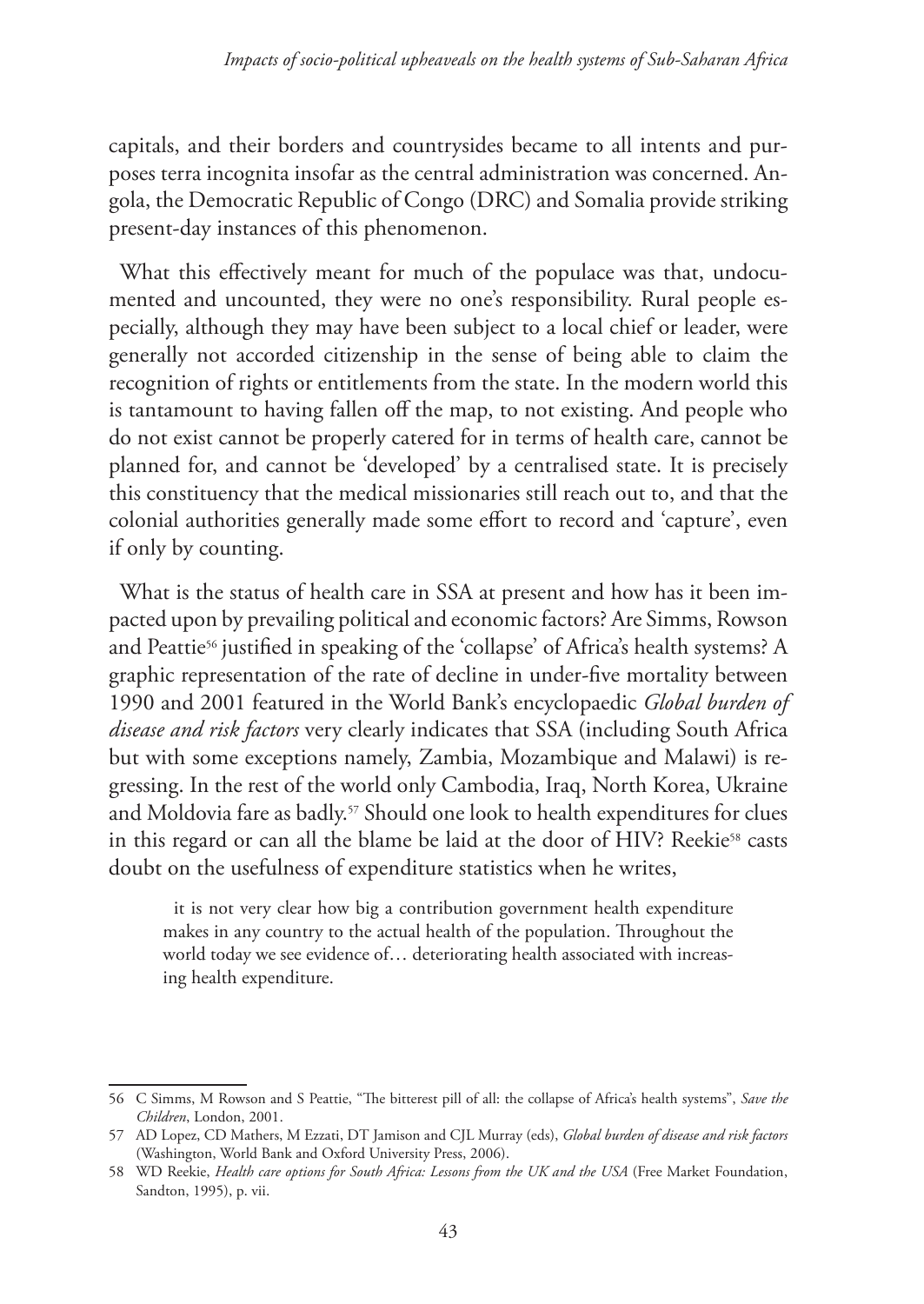Certainly in the case of SSA, and as hinted at by Bloom et al.:<sup>59</sup>

...one might find increased health expenditure, as a consequence of a belated response to HIV/AIDS, associated with rapidly deteriorating public health.

 Once again then it appears as though the best indicator for the soundness of health systems will be average life expectancy in which is incorporated the IMR. But it must be acknowledged that derisorily low health expenditures per capita probably do tell a story all their own.

While the rest of the developing world makes encouraging progress in the direction of meeting the Millennium Development Goals (MDG) set for 2015, SSA alone is regressing to an even worse position than when it started out.60 Health indicators as revealed by the latest bellwether World Bank and UNDP publications make for sobering reading when it comes to  $SSA<sup>61</sup>$  and there seems little to be gained in hammering the point home with an arsenal of depressing statistics.

### **Mobility and HIV**

Because it is such an enormous, complex topic the issue of HIV/AIDS has not been done justice to in this paper, but an argument that is being made for the effects of migration on health can hardly avoid a mention of how integral migrations, arising out of socio-economical and political factors (such as civil war), are to the spread of the HIV virus.

There are numerous theories as to how and where HIV originated but, if one puts the more bizarre conspiracy theories aside, it seems to have been developing in humans since at least the 1950s and to have arisen due to humans' increasing encroachment upon the natural environments of chimpanzees, macaques and green monkeys all of which host various strains of HIV or SIV (Simian-immuno virus). According to Ewald<sup>62</sup> the two major HIV strains (HIV-1 and HIV-2 – the latter being the less virulent variety) may have diverged from one another about nine hundred years ago (they only have forty per cent of their genetic make-up in common).

<sup>59</sup> G Bloom *et al.*, "Health and poverty in sub-Saharan Africa", *IDS Working paper 103*, p. 4.

<sup>60</sup> World Bank, *World development indicators 05* (Washington, World Bank, 2005).

<sup>61</sup> See for example DT Jamison, RG Feachem, MW Makgoba, ER Bos, FK Baingana, KJ Hofman and KO Rogo (eds), *Disease and mortality in Sub-Saharan Africa* (Washington, World Bank, 2006), p. 22.

<sup>62</sup> PW Ewald, *Evolution of infectious diseases* (Oxford, Oxford University Press, 1994), p. 119.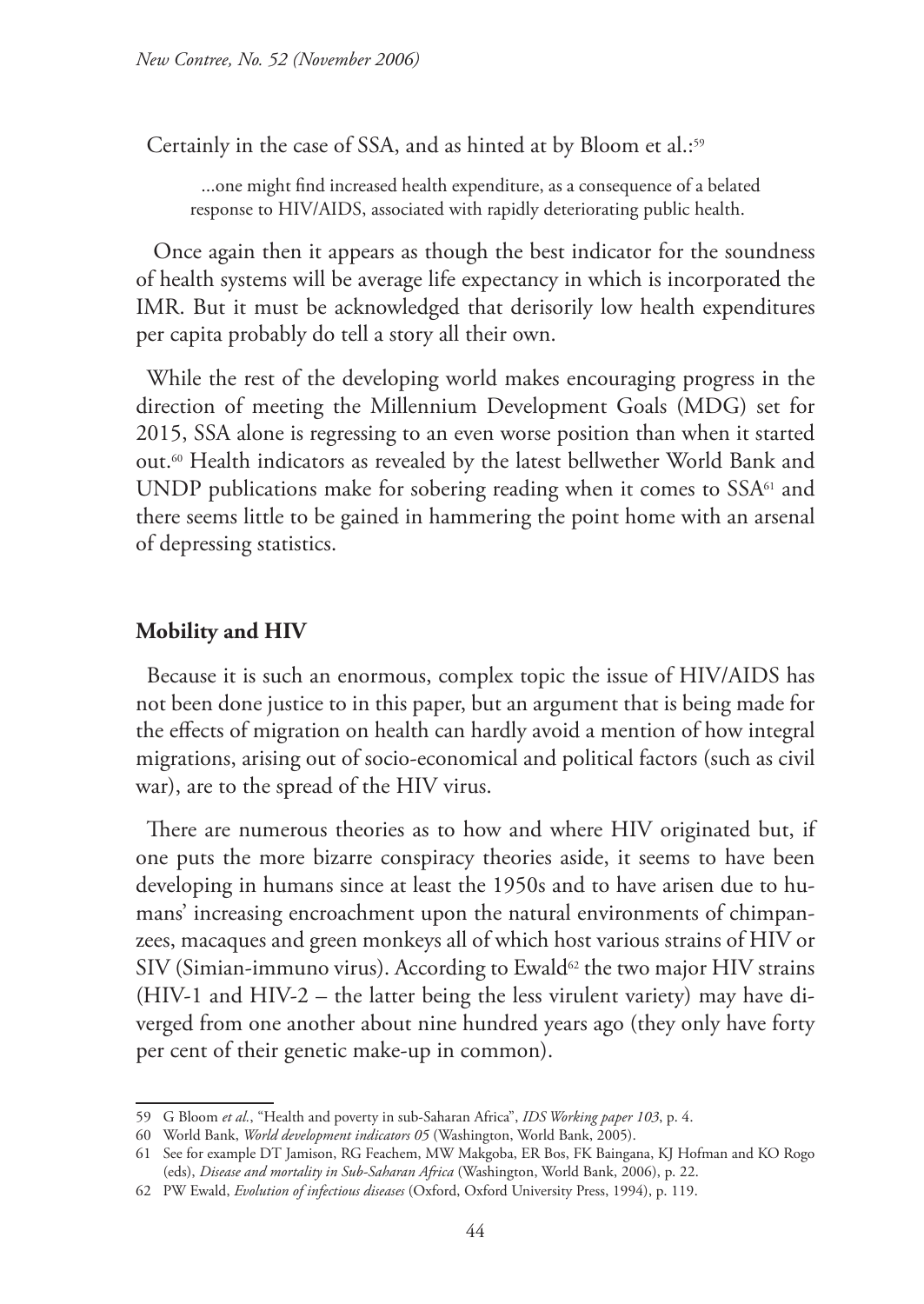Be that as it may, population pressures on forests (partly attributable to improved life expectancies) led to deforestation, increasing contact with apes within the depths of their habitats, and the consequent consumption of socalled 'bush meat'. The intrusion (migration into) virgin forests in Africa, for whatever socio-economic reasons, has resulted in one of the most pernicious pandemics ever to have threatened humankind. That transport routes serve as infrastructural arteries, along which HIV courses through the body of Africa, needs no elucidation here other than to highlight the agency, yet again, of mobility in the propagation of disease.<sup>63</sup>

## **Conclusion**

The history of the movements of people in Africa serves as a template with which to map the progress of its population's health, from the equilibrium with nature that marked the 'Garden of Eden' era, right down to the present day. Africa has not been unusual in seeing an explosive growth in population accompanied by the increasing tensions which will inevitably arise when people become more mobile and start to impinge upon one another's territory.

SSA's history, insofar as modern medical care is concerned, can usefully be tracked using the colonial interlude as a pivotal point of reference. The end of the Eden phase was marked by the arrival of travelers from the Arab world, and from Europe, but this impact was limited by these adventurers' lack of resistance to malaria and other diseases which ironically served as a form of defence for Africa against full-scale invasion. The discovery of the prophylactic properties of quinine against malaria changed that, and communications to the homeland from early European explorers opened up a floodgate of missionaries eager to save the souls of 'the heathen'. The chief catalysts for Africa's health development were the medical missionaries whose intrepid infiltration of the continent opened the way for the colonial administrations which were to follow.

The upheavals occasioned by the accelerated development of SSA, the portability of maize as a food source for migrants, and the introduction of surplus firearms in their millions after the American Civil War, resulted in huge migrations which served to spread opportunistic diseases to all corners of SSA and this weakened the people's resistance to imperialism. After the infamous

<sup>63</sup> PW Ewald, *Evolution of infectious diseases*, pp. 119-120.